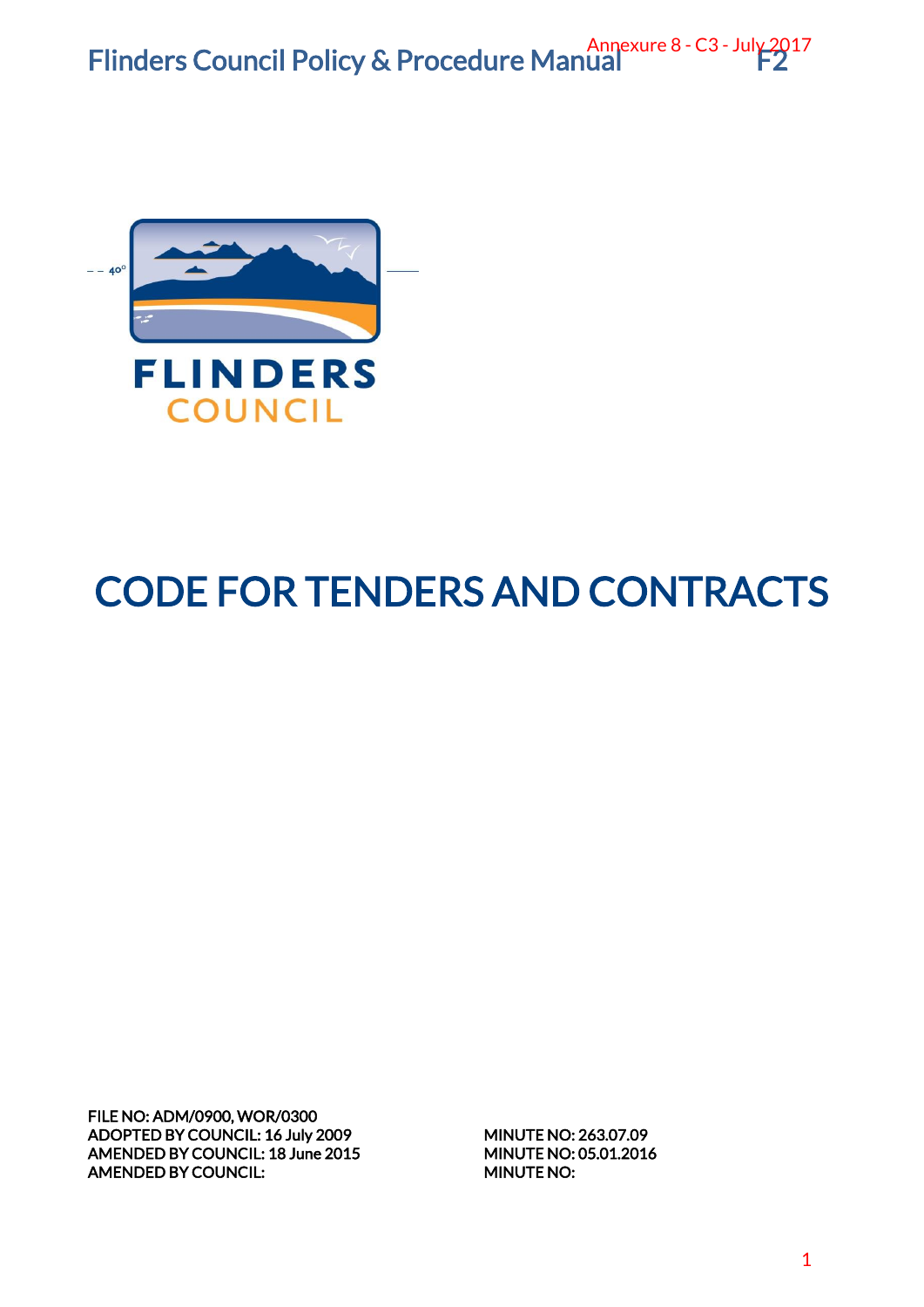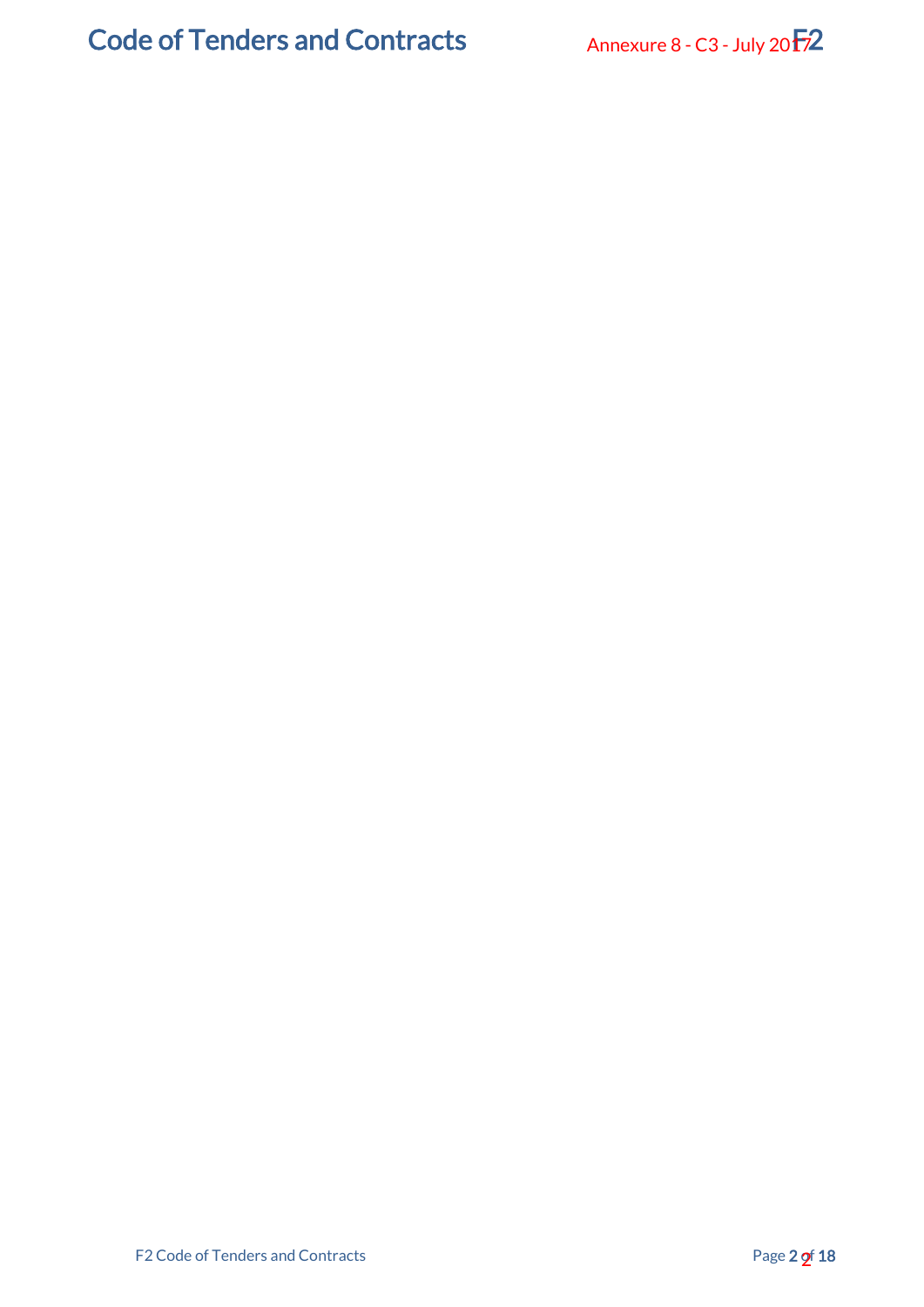## **Contents**

| Code of Tenders and Contracts<br>Annexure $8 - C3 - July 20172$ |                                                                                        |              |
|-----------------------------------------------------------------|----------------------------------------------------------------------------------------|--------------|
|                                                                 |                                                                                        |              |
| <b>Contents</b>                                                 |                                                                                        |              |
| 1                                                               | Introduction                                                                           | 4            |
| $\overline{2}$                                                  | Definitions                                                                            | 4            |
| 3                                                               | Legislation                                                                            | 4            |
| 4                                                               | Aims of Code                                                                           | 5            |
| 5                                                               | Scope of Code                                                                          | 5            |
| 5.1                                                             | Procurement procedures                                                                 | 5            |
| 5.2                                                             | <b>Application of Code</b>                                                             | 6            |
| 6                                                               | <b>Procurement Principles</b>                                                          | 6            |
| 6.1                                                             | Open and effective competition                                                         | 6            |
| 6.2                                                             | Value for Money                                                                        | 6            |
| 6.3                                                             | Enhancement of the capabilities of local business and industry                         | 7            |
| 6.4                                                             | Ethical behaviour and fair dealing                                                     | 7            |
| 6.4.1                                                           | Council will promote procurement practices that are legal, ethical, fair and unbiased. | 7            |
| 6.4.2                                                           | Expectations of service providers                                                      | 7            |
| 7                                                               | <b>Procurement Methods</b>                                                             | 8            |
| 7.1                                                             | Overview of procurement requirements                                                   | 8            |
| 7.2                                                             | Procurement by Public Tender                                                           | 9            |
| 7.2.1                                                           | <b>Tender Procedures</b>                                                               | 9            |
| 7.2.2                                                           | <b>Open Tenders</b>                                                                    | 9            |
| 7.2.3                                                           | <b>Multiple Stage Tenders</b>                                                          | 9            |
| 7.2.4                                                           | Tender Review Committee - Review of Tender Processes                                   | 10           |
| 7.2.5                                                           | Extension of contracts entered into by tender                                          | 11           |
| 7.3                                                             | Standing contracts                                                                     | 11           |
| 7.4                                                             | Multiple-Use Register                                                                  | 11           |
| 7.4.1                                                           | Introduction                                                                           | 11           |
| 7.4.2                                                           | Procedural requirements                                                                | 11           |
| 8                                                               | Monetary value of procurement                                                          | 12<br>12     |
| 9<br>10                                                         | Exemptions                                                                             | 13           |
| 10.1                                                            | <b>Reporting Obligations</b><br><b>Annual Report</b>                                   | 13           |
| 10.2                                                            | Reporting by General Manager                                                           | 14           |
| 11                                                              | <b>General Matters</b>                                                                 | 14           |
| 11.1                                                            | Availability of Code                                                                   | 14           |
| 11.2                                                            | Delegation                                                                             | 14           |
| 11.3                                                            | Goods and Services Tax (GST)                                                           | 14           |
| 11.4                                                            | Work Health and Safety                                                                 | 15           |
| 11.5                                                            | <b>Disputes</b>                                                                        | 15           |
| 11.6                                                            | <b>Evaluation Report</b>                                                               | 15           |
| 11.7                                                            | <b>Review of Code</b>                                                                  | 15           |
|                                                                 | <b>Appendix A - Tender Procedures</b>                                                  | 16           |
|                                                                 |                                                                                        |              |
|                                                                 | F2 Code of Tenders and Contracts                                                       | Page 3 of 18 |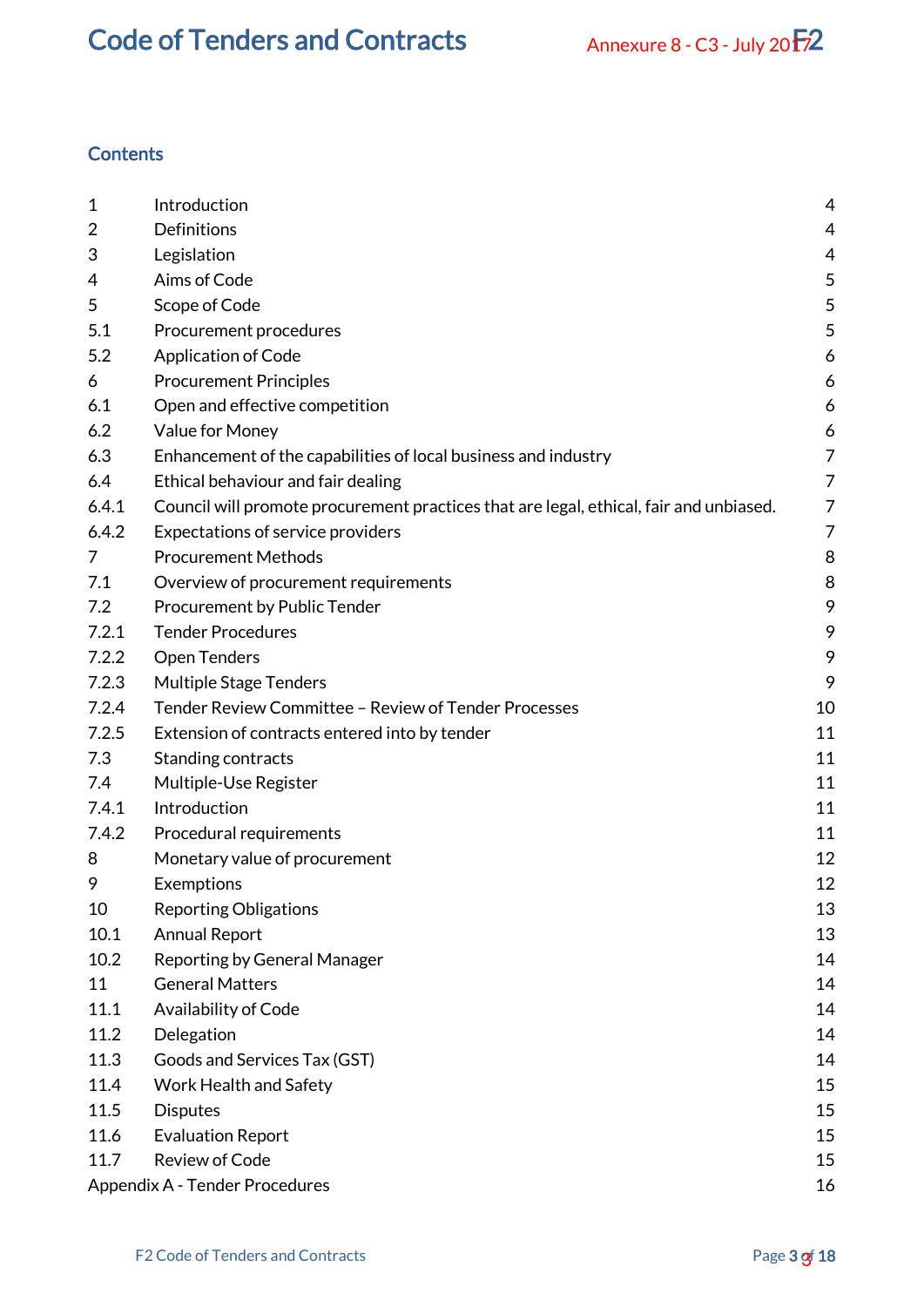# <span id="page-3-0"></span>1 Introduction

The purpose of this Code for Tenders and Contracts (the Code) is to provide a policy framework on best practice tendering and procurement methods in accordance with the requirements of the Local Government Act 1993 (Act) and the Local Government (General) Regulations 2015 (Regulations).

This Code is consistent with the Act and the Regulations and includes procedures and guidelines for prescribed matters.

The Act and Regulations require Council to invite tenders for any contract it intends to enter into for the supply or provision of goods or services valued at or above the Prescribed Amount.

This Code also addresses procurements valued at or below the Prescribed Amount.

This Code applies to the Flinders Council and Council's officers with respect to the purchase of goods and services and the management of tenders and contracts.

## <span id="page-3-1"></span>2 Definitions

In this document the following terms have the following meanings:

Act means the Local Government Act 1993:

Code means this Code for Tenders and Contracts (as may be amended from time to time);

Contractor - a person or organisation, external to the council, engaged under a contract for service (other than as an employee) to provide specified services to a council.

Consultant means- a person or organisation, external to a council, engaged under a contract on a temporary basis to provide recommendations or high level specialist or professional advice to assist decision making by council. The consultant will be expected to exercise his or her own skills and judgement independently of the council. It is the advisory nature of the work that distinguishes a consultant from a contractor.

Council means the Flinders Council established under s.18 and s.19 of the Act;

Council officer means an employee, contractor or consultant of Council;

EOI means 'Expression of Interest';

General Manager means the person appointed to the position of General Manager of the Council from time to time pursuant to s.61 of the Act;

GST means goods and services tax pursuant to the A New Tax System (Goods and Services Tax) Act 1999  $(Cth)$ :

Local Business means suppliers whose principal place of business is located within the Municipal Area;

Municipal Area means the municipal area of the Council as specified by s.16 of the Act;

Prescribed Amount means the dollar figure prescribed in r. 23(1) of the Regulations which as at the date of this Code is \$250,000 (excluding GST);

Regulations means the Local Government (General) Regulations 2015;

RFQ means 'Request for Quotation';

RFT means 'Request for Tender'; and

Tender means a proposal, bid or offer that is submitted in response to a Request for Tender from the Council and includes a quotation being either a verbal or written request for offers from businesses capable of providing a specified work, good or service. Annexure 8 - C3 - July 2017<br>
to provide a policy framework<br>
to provide a policy framework<br>
th the requirements of the Lc<br>
eigulations 2015 (Regulations).<br>
les procedures and guidelines<br>
ontract it intends to enter into<br>
r

TRC means a Tender Review Committee which may be established by the General Manager from time to time comprised of Council officers appointed by the General Manager in relation to new procurement exceeding the Prescribed Amount.

# <span id="page-3-2"></span>3 Legislation

This Code has been made and adopted by Council in accordance with s.333B of the Act.

In accordance with s.333B(2) of the Act, this Code:

- a) is consistent with the Act; and
- b) includes all matters prescribed by the Regulations; and
- c) promotes all prescribed principles.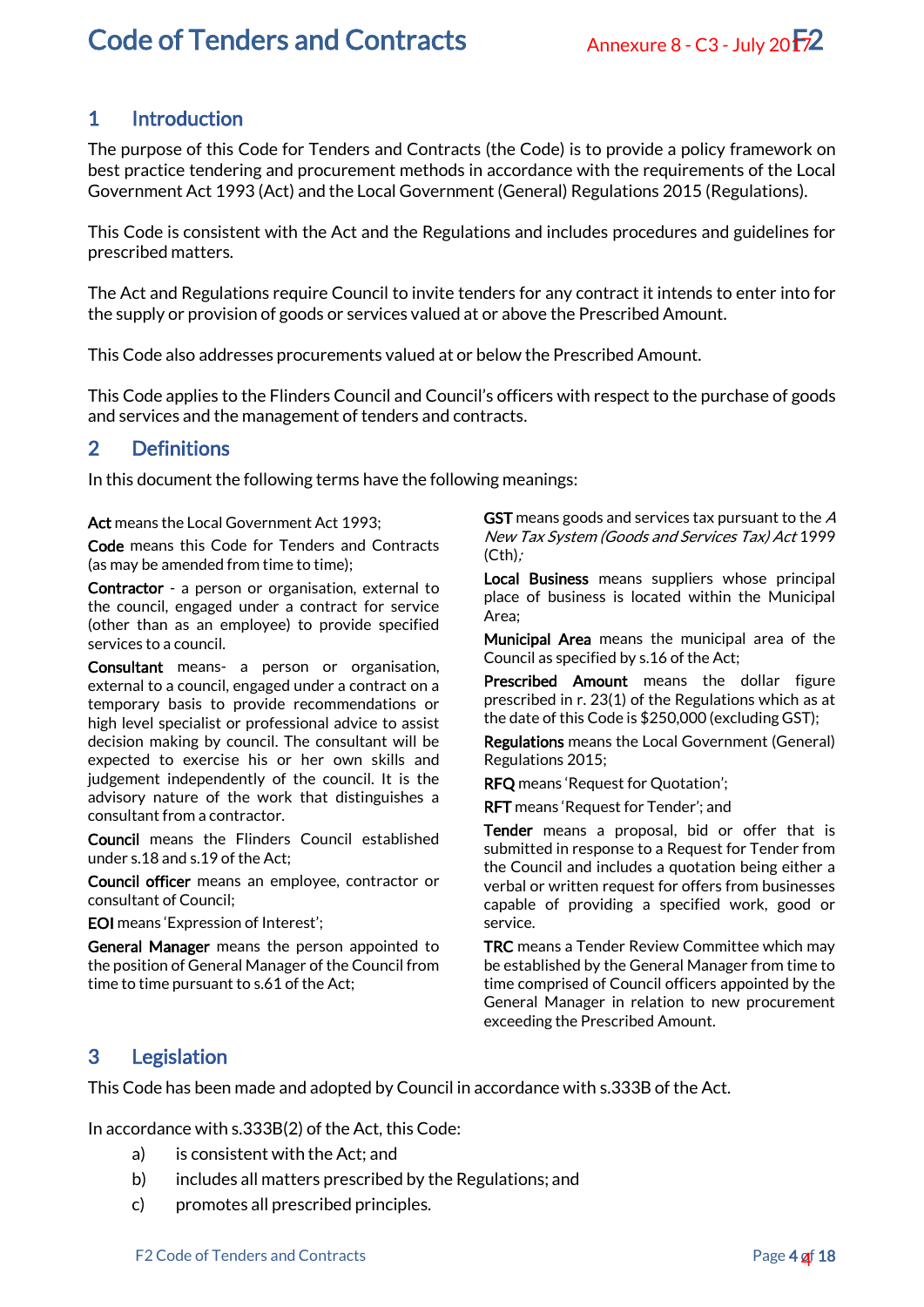# <span id="page-4-0"></span>4 Aims of Code

The aims of this Code are to:

- a) ensure compliance with all relevant legislation;
- b) enhance value for money through the use of fair, competitive, non-discriminatory procurement practices;
- c) promote the use of resources in an efficient, effective and ethical manner;
- d) encourage probity, accountability and transparency in procurement;
- e) provide reasonable opportunity for competitive local businesses to supply to Council;
- f) minimise the cost to tenderers of participating in the tendering process;
- g) allow Council to appropriately manage risk; and
- h) promote Council's economic, social and environmental plans and policies.

# <span id="page-4-1"></span>5 Scope of Code

#### <span id="page-4-2"></span>5.1 Procurement procedures

This Code provides an overview of the procedures to be applied by Council in the procurement of goods and/or services.

In accordance with r.28 of the Regulations, this Code:

- a) promotes the principles set out in r.28(a) of the Regulations;
- b) establishes and maintains procedures to ensure all potential service providers are provided with the same information relating to the requirements of a tender or contract and are given equal opportunity to meet those requirements; Annexure 8 - C3 - July 2017<br>
competitive, non-discriminat<br>
de thical manner;<br>
rocurement;<br>
rocurement;<br>
rocurement;<br>
sinesses to supply to Council;<br>
plans and policies.<br>
plans and policies.<br>
plans and policies.<br>
plans and
- c) establishes and maintains procedures to ensure that fair and equitable consideration is given to all tenders or quotations received;
- d) establishes and maintains procedures to ensure that Council deals honestly with, and is equitable in the treatment of, all potential or existing service providers;
- e) establishes and maintains procedures to ensure that prompt and courteous responses are given to all reasonable requests for advice and information from potential or existing service providers;
- f) seeks to minimise costs to tenderers of participating in the tendering process;
- g) protects commercial in confidence information;
- h) prescribes when 3 written quotations are required for contracts valued at less than the Prescribed Amount;
- i) establishes and maintains procedures for the use of multiple-use registers for contracts valued at less than the Prescribed Amount;
- j) establishes and maintains procedures for reporting by the General Manager to Council in relation to the purchase of goods or services in circumstances where a public tender or quotation process is not used; and
- k) establishes and maintains procedures for the review of each tender process to ensure that each tender process is in accordance with the Regulations and this Code;
- l) establishes and maintains procedures for:
	- (i) amending or extending a tender once it has been released;
	- (ii) opening tenders;
	- (iii) the consideration of tenders that do not fully conform with tender requirements;
	- (iv) debriefing unsuccessful tenderers; and
	- (v) handling complaints regarding processes related to the supply of goods or services.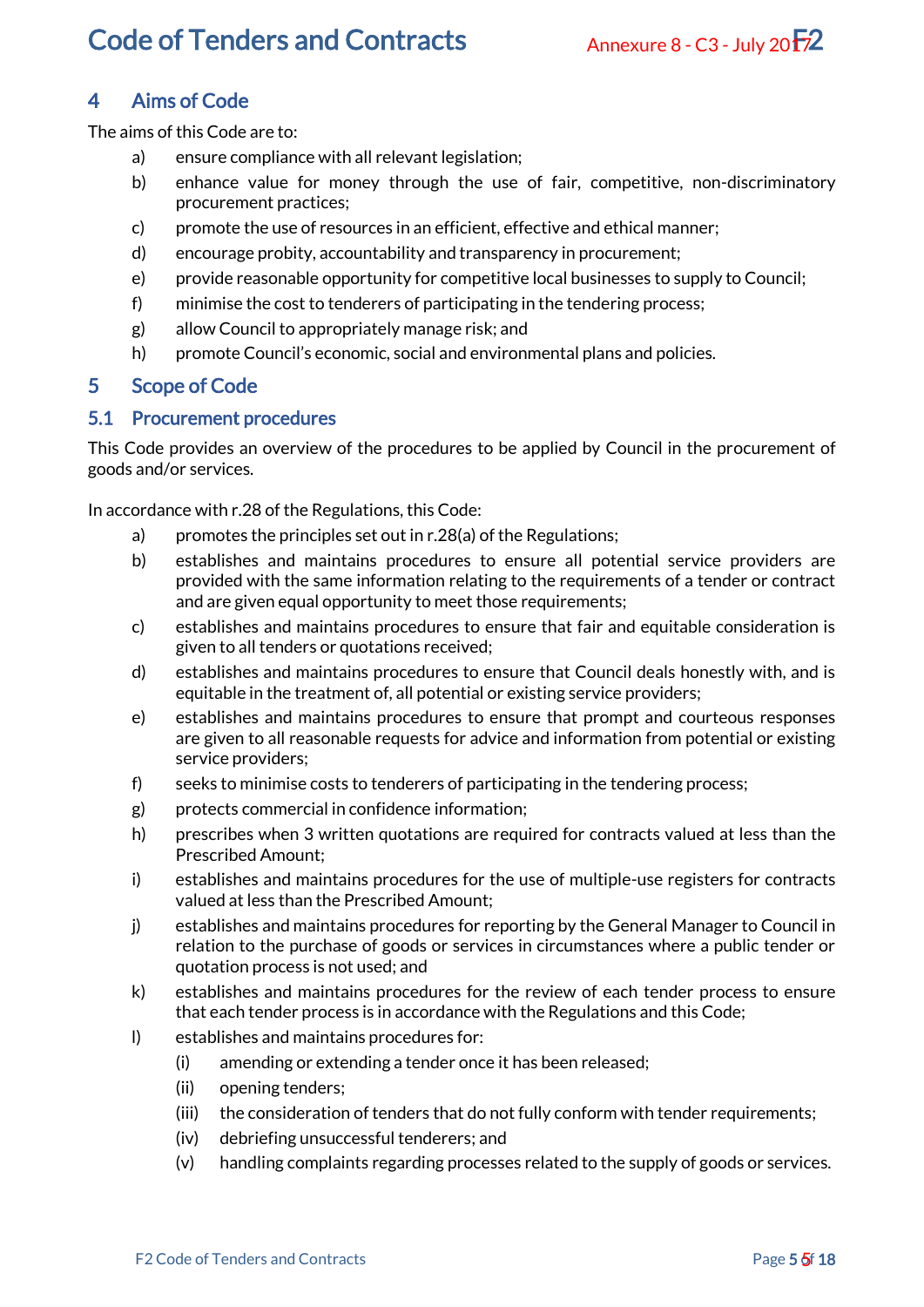# <span id="page-5-0"></span>5.2 Application of Code

The Code applies to Council, Council employees, Council agents and any service provider wishing to supply goods and/or services to Council.

Service providers engaged by Council will, where it is practical to do so, be required to apply the principles of this Code (as applicable) when seeking tenders or quotations from their sub-contractors and suppliers.

# <span id="page-5-1"></span>6 Procurement Principles

In accordance with r.28(a) of the Regulations, this Code promotes the following principles to which Council will have regard when procuring goods and services.

# <span id="page-5-2"></span>6.1 Open and effective competition

Council will ensure that the procurement of goods and/or services is an impartial and open process which encourages the making of competitive offers.

In practice this means that Council will:

- a) use transparent and open procurement processes to ensure that both service providers and the public can have confidence in both the process and its outcomes;
- b) adequately test the market by seeking quotations or tenders as appropriate;
- c) avoid biased specifications;
- d) treat all service providers consistently and equitably; and
- e) ensure that prompt, courteous and informative responses are given to all reasonable requests for advice and information received from service providers.

#### <span id="page-5-3"></span>6.2 Value for Money

Council will ensure that it is procuring goods and/or services at the most competitive price available whilst at the same time recognising that value for money does not always equate to buying at the lowest available price.

In practice this means that Council will:

- a) assess the contribution that the relevant goods and/or services make towards achieving Council's strategic plans or policies;
- b) weigh the anticipated benefits of a procurement against the costs of that procurement;
- c) perform an assessment of the risks associated with the procurement, including the preferred procurement method;
- d) assess how well the proposed goods and/or services meet Council's needs;
- e) assess the maintenance and running costs over the lifetime of a product;
- f) consider the relevant disposal value;
- g) have regard to any relevant time constraints;
- h) consider the impact of the procurement decision on the local economy, including but not limited to any impacts (both positive and negative) on industrial development and the creation of employment opportunities;
- i) consider the impacts (both positive and negative) of the procurement decision on the environment, taking into account the need to minimise waste and reduce the demand for goods and/or services which have a negative impact on the environment; and Annexure  $8 - C3$  - July 2017<br>
d any service provider wishing<br>
d any service provider wishing<br>
b do so, be required to apply<br>
the following principles to wh<br>
the following principles to wh<br>
is is an impartial and open proc<br>
- j) consider the impact of the procurement decision on local society, taking into account the need to eliminate discrimination and promote equal opportunity, training, and other identified social objectives.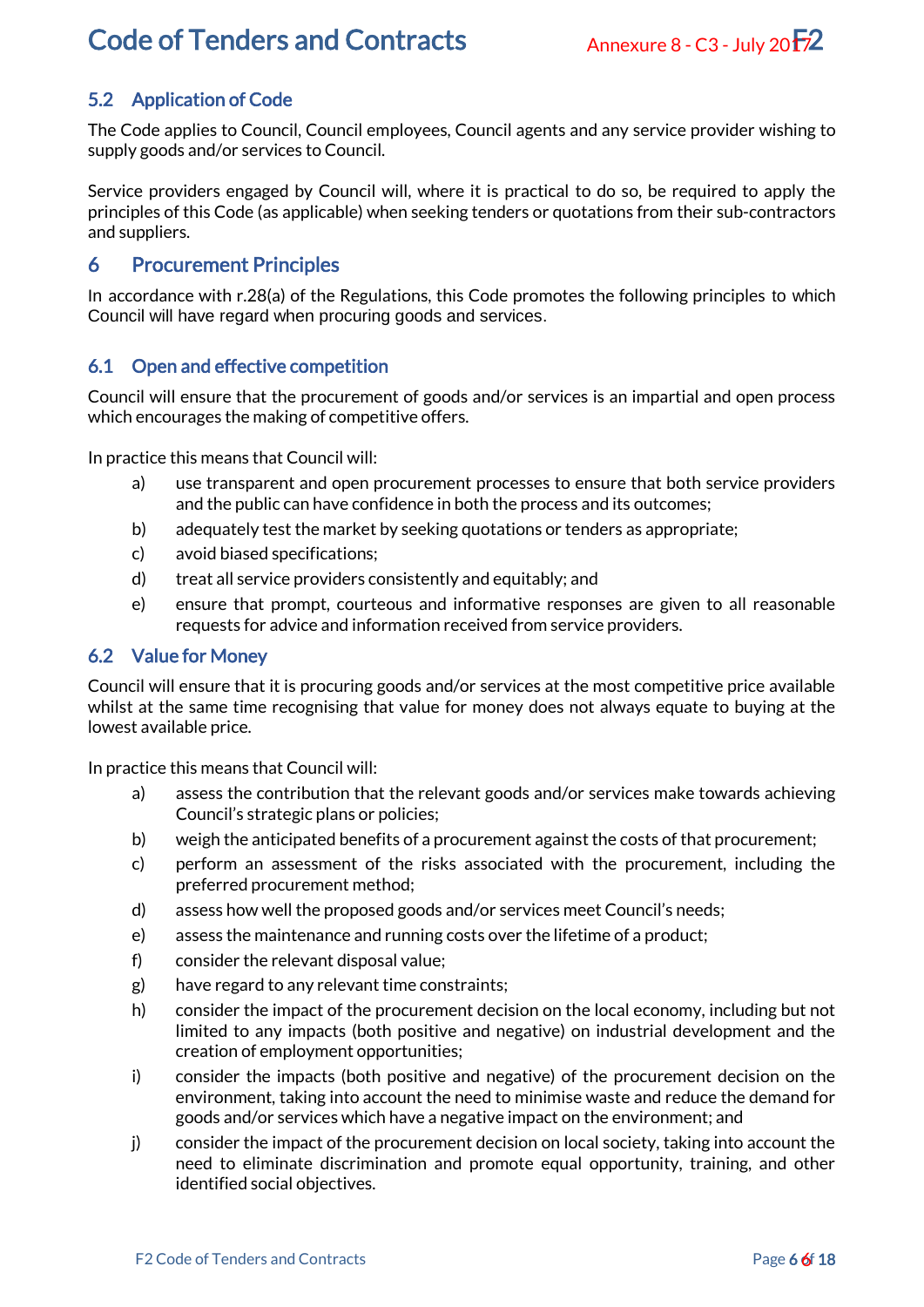# <span id="page-6-0"></span>6.3 Enhancement of the capabilities of local business and industry

Council will ensure that, where the required capability and/or expertise is held by Local Businesses, Council will look to engage Local Businesses and encourage their participation in procurement processes. Annexure  $8 - C3 - July 2017$ <br>
Uustry<br>
Uustry<br>
ertise is held by Local Business<br>
eir participation in procurem<br>
ement;<br>
concernal and the procurement process; are<br>
ement;<br>
elements of specifications do<br>
where it cannot be reason

In practice this means that Council will use reasonable endeavours to:

- a) actively invite tenders and seek quotes from Local Businesses that have the requisite capability and/or expertise to respond to a given procurement;
- b) where local capability exists, ensure that discretionary elements of specifications do not prevent Local Businesses from effectively participating in the procurement process; and
- c) not give preferential treatment to Local Businesses where it cannot be reasonably justified.

#### <span id="page-6-1"></span>6.4 Ethical behaviour and fair dealing

#### <span id="page-6-2"></span>6.4.1 Council will promote procurement practices that are legal, ethical, fair and unbiased.

In practice this means that Council will:

- a) comply with all applicable legislative requirements, including the Act, the Regulations and this Code;
- b) conduct all business in the best interests of the Council;
- c) establish, maintain and document all tender and quotation procedures;
- d) be as effective and efficient as possible when sourcing, ordering and paying for goods and/or services;
- e) expect individuals involved in procurement processes to disclose any actual or perceived conflicts of interest;
- f) ensure that all specifications are clearly stated;
- g) ensure that any information or clarification provided to a potential service provider is also provided to all other relevant potential service providers;
- h) maintain confidentiality in its dealings with service providers and potential service providers, including the protection of commercial-in-confidence information;
- i) ensure that conditions of contract are not excessively onerous; and
- j) decline gifts or benefits offered by those involved in the procurement process, particularly from existing or potential service providers.

Expectations of service providers

#### <span id="page-6-3"></span>6.4.2 Expectations of service providers

Council expects service providers to:

- a) ensure that they are acquainted with the requirements identified in this Code;
- b) be familiar with the particulars relating to a specific tender and quotation process, including all relevant specifications;
- c) not submit a tender or quotation unless they have, where applicable, the relevant financial, technical, physical, work health and safety,management resources or other relevant capabilities requirement to fulfil the tender or quotation requirements;
- d) not seek to influence a procurement process by improper means or collude with other service providers;
- e) disclose any actual or perceived conflicts of interest relevant to a procurement process;
- f) comply with all applicable legislative, regulatory and statutory requirements, including Acts of the Commonwealth and State, regulations, by laws and proclamations made or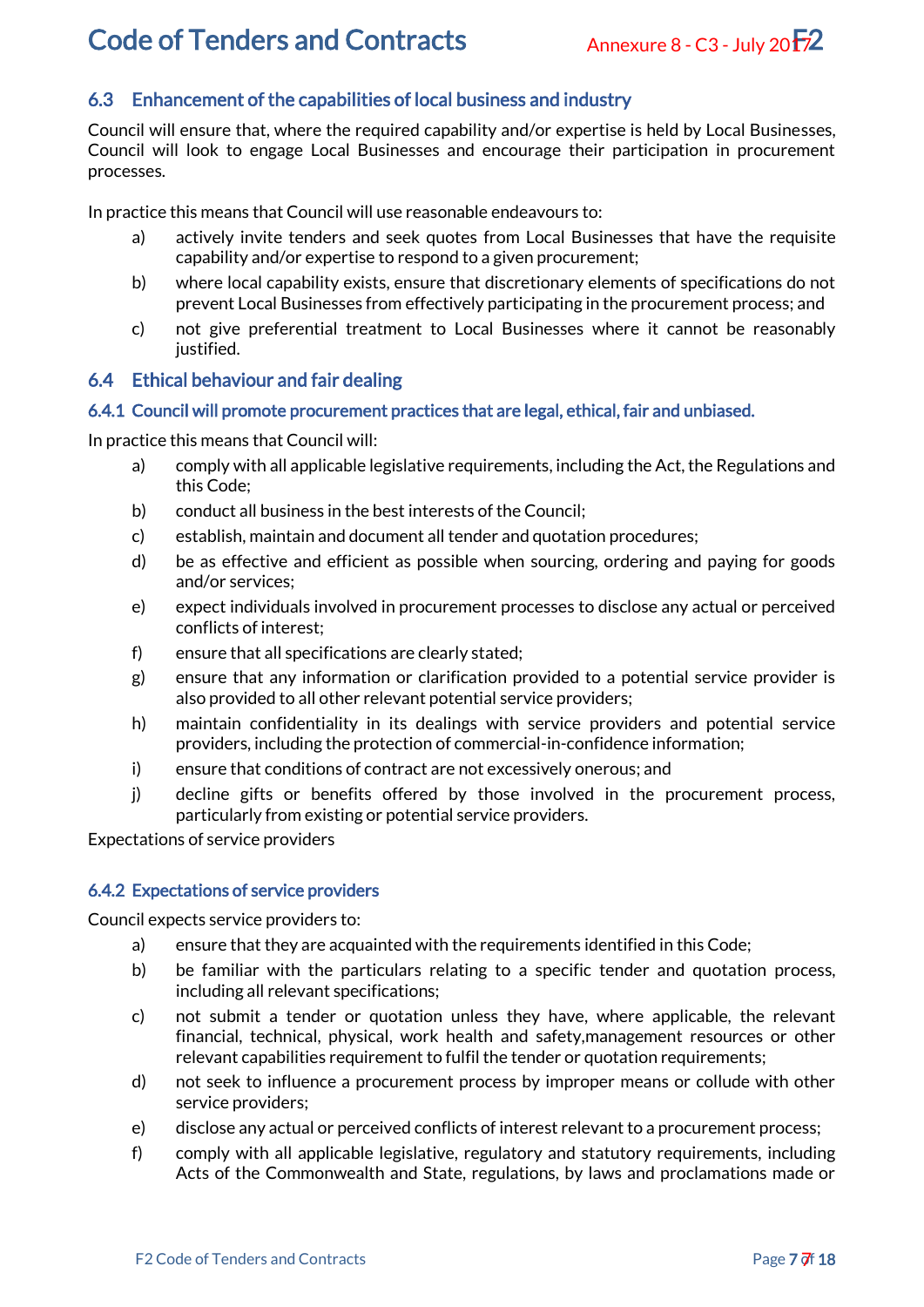# <span id="page-7-0"></span>7 Procurement Methods

#### <span id="page-7-1"></span>7.1 Overview of procurement requirements

|                                                  | Code of Tenders and Contracts<br>Annexure 8 - C3 - July 20174                                                                                                                                                                                                                                                             |
|--------------------------------------------------|---------------------------------------------------------------------------------------------------------------------------------------------------------------------------------------------------------------------------------------------------------------------------------------------------------------------------|
| authorities; and<br>g)                           | issued under such Acts and lawful requirements or directions of public and other<br>not offer gifts or benefits to any Council officer.                                                                                                                                                                                   |
| $\overline{7}$<br><b>Procurement Methods</b>     |                                                                                                                                                                                                                                                                                                                           |
| 7.1                                              | Overview of procurement requirements                                                                                                                                                                                                                                                                                      |
|                                                  | While open and fair competition is often best achieved by undertaking a public tender process, there<br>are times when this practice will not deliver the most appropriate outcomes for Council. In those<br>instances, and where the law permits, other more appropriate methods may be adopted.                         |
|                                                  | After having regard to the procurement principles set out in Part 6 of this Code, all applicable<br>legislative requirements and any other relevant factors, Council will determine the appropriate<br>method to be employed in the procurement of goods and/or services at any particular time.                          |
| table below:                                     | The minimum or 'default' procurement methods to be employed by Council are summarised in the                                                                                                                                                                                                                              |
| <b>Procurement Value</b>                         | <b>Minimum Requirement</b>                                                                                                                                                                                                                                                                                                |
| \$3,000 and below                                | <b>Minor Purchases</b><br>Minor purchases relate to individually small purchases of goods, services,<br>small appliances or equipment, stationary and other aspects where there<br>is a known supplier. Wherever possible Council will seek to use local<br>businesses (if available).                                    |
| Between \$1000 and<br>\$10,000                   | <b>Purchase Orders</b><br>Purchase orders relate generally to purchases of general goods and<br>services that do not fall under the Minor Purchase category and where<br>for practical reasons generally only one quotation is obtained. In doing so<br>the rationale for doing so shall be recorded.                     |
| Between \$10,000 and<br>\$50,000                 | <b>Written Quotations</b><br>Where possible, at least two written quotations will be obtained, of which<br>Council will seek at least one from a local business (if available). Where<br>for practical reasons only one quotation is obtained the rationale for<br>doing so shall be recorded.                            |
| Between \$50,000 and<br>\$100,000                | <b>Written Quotations</b><br>As a minimum requirement written quotations will be sought by<br>advertising in the Island News and on the Flinders Council website.<br>Where possible, at least three written quotations will be obtained, of<br>which Council will seek at least one from a local business (if available). |
| \$100,000 and greater                            | <b>Public Tender</b><br>As a minimum requirement tenders will be advertised in an edition of The<br>Examiner newspaper and the next edition of the Island News. Each of the<br>tenders will be advertised on Council's own website. Council will seek at<br>least one tender from a local business (if available).        |
| used are described under the Exemptions Section. | Flinders Council will apply the above requirements to the purchase of all goods and services with the<br>exception of certain circumstances. The circumstances in which the above requirements may not be                                                                                                                 |
| F2 Code of Tenders and Contracts                 | Page 8 8 18                                                                                                                                                                                                                                                                                                               |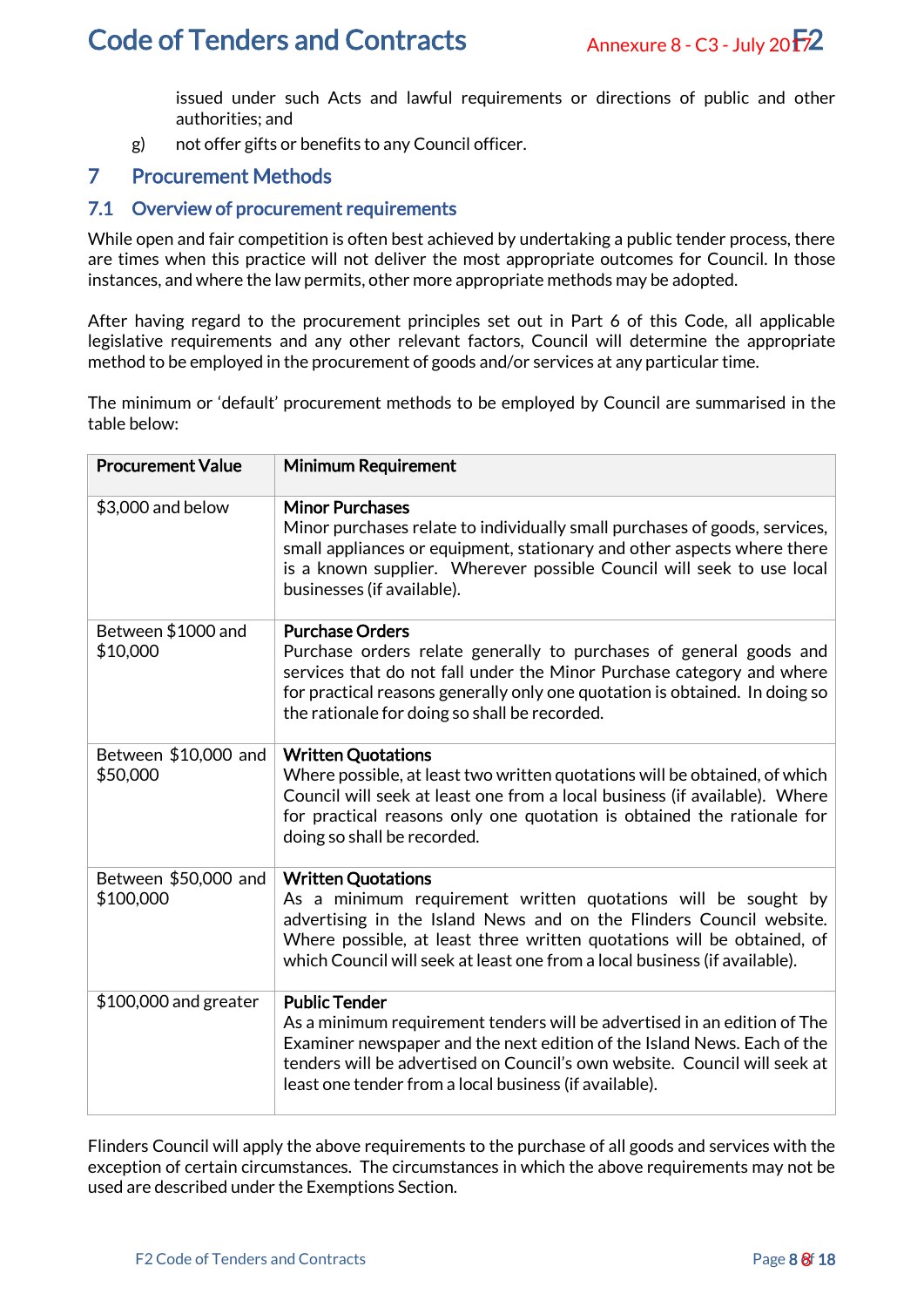# <span id="page-8-0"></span>7.2 Procurement by Public Tender

S.333A of the Act provides that, subject to specific exemptions, Council must invite tenders for any contract it intends to enter into for the supply or provision of goods or services valued at or above the Prescribed Amount.

#### <span id="page-8-1"></span>7.2.1 Tender Procedures

Pursuant to r. 28(l)(i), (ii) and (iii) of the Regulations, Council is to establish and maintain procedures for amending or extending a tender once it has been released, opening tenders and the consideration of tenders that do not fully conform with the tender requirements. Council's procedures are set out in Appendix A to this Code. Annexure  $8 - C3$  - July 2017<br>
buncil must invite tenders for a<br>
buncil must invite tenders for a<br>
dus or services valued at or ab<br>
stablish and maintain procedures<br>
acquil's procedures are set<br>
ement referred to as a RTF.

#### <span id="page-8-2"></span>7.2.2 Open Tenders

An open tender process is an invitation to tender by public advertisement referred to as a RTF. There are generally no restrictions regarding who can submit a tender, however, service providers are required to submit all required information and will be evaluated against the selection criteria set out in the RFT.

#### General Manager – open tender responsibilities

In accordance with r.24(1) of the Regulations, when open tenders are used as a method of procurement the General Manager will invite tenders by notice published at least once in a daily newspaper circulating in the municipal area and such notice will specify:

- a) the nature of the goods and or services the Council requires;
- b) the period within which the tender must be lodged (which in accordance with r.24(2) of the Regulations must be at least 14 days after the date on which the notice is published);
- c) where tenders must be lodged;
- d) the details of the person (or persons) from whom more detailed information relating to the tender may be obtained; and
- e) any identification details allocated to the relevant contract.

In accordance with r.24(3) of the Regulations, the General Manager will ensure that all prospective tenderers are provided with the following details as part of the RFT:

- a) the specifications of the goods and/or services required;
- b) the duration of the contract, including any extensions that are specified in the contract;
- c) any mandatory tender specifications and contract conditions;
- d) the criteria for evaluating tenders;
- e) the method of evaluating tenders against the relevant evaluation criteria; and
- f) a reference to this Code including where a copy of this Code can be obtained.

#### Service Provider – open tender responsibilities

In accordance with r.24(4) of the Regulation's, a person or entity making a tender must:

- a) do so in writing;
- b) specify the goods or services tendered for; and
- c) lodge their tender within the period specified in the notice referred to in paragraph 7.4.2 of this Code.

#### <span id="page-8-3"></span>7.2.3 Multiple Stage Tenders

In accordance with r.26 of the Regulations, under appropriate circumstances Council may use a multi-stage tender process.

A multiple-stage tender will typically be used by Council to gain knowledge about the relevant market, obtain industry input (i.e. where it is unclear what goods and services are available) and/or to shortlist appropriate suppliers.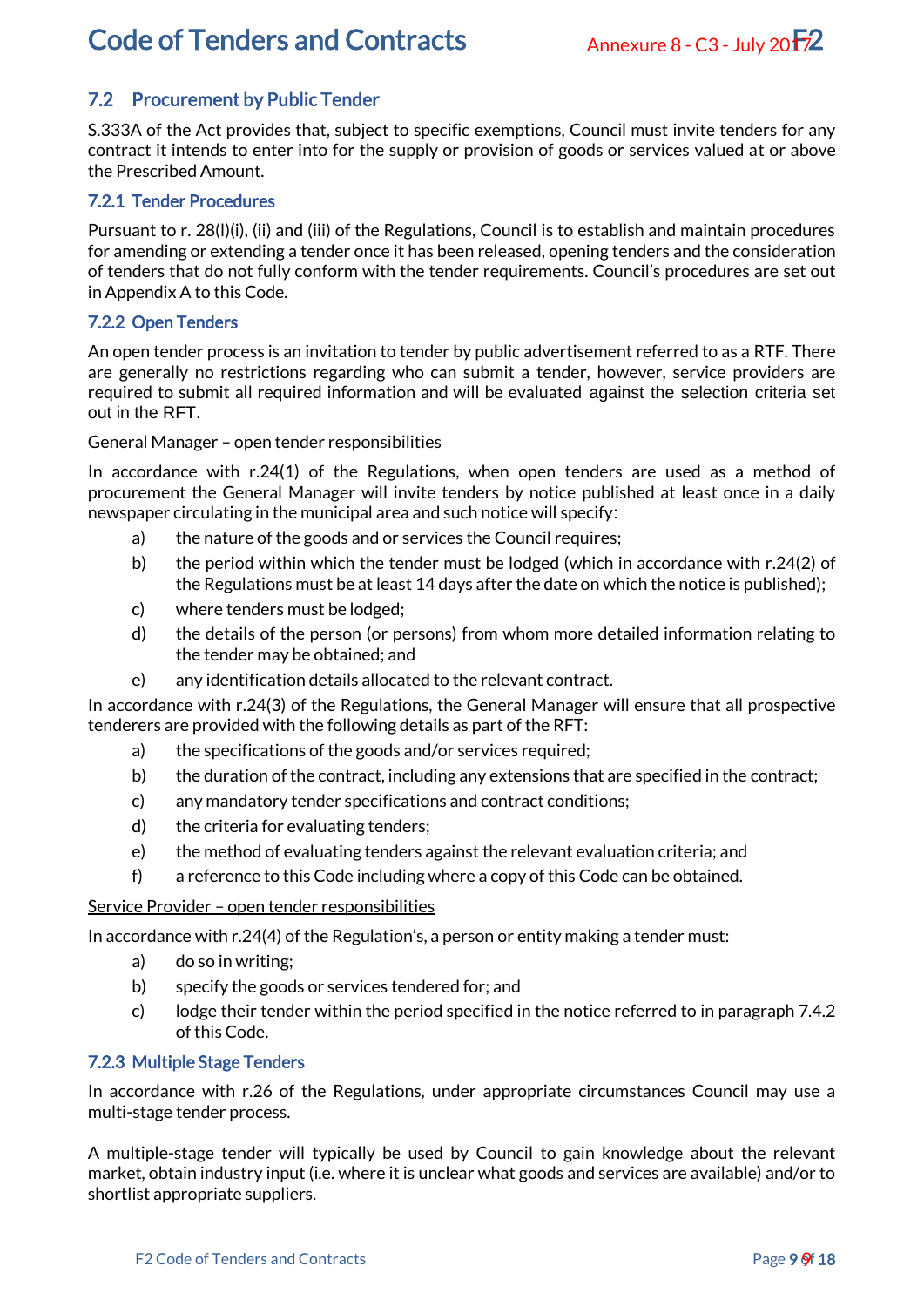# Code of Tenders and Contracts Annexure 8 - C3 - July 20 F2



At each stage of a multi-stage tender process, service providers may be selected according to those who are most suited to the specific contract requirements. Service providers will be evaluated against criteria determined by Council. Annexure  $8 - C3 - July 2017$ <br>ay be selected according to th<br>vice providers will be evalua<br>service providers may be invi<br>multiple-stage tender process<br>causing to be published at le<br>notice will specify:<br>i;<br> $\therefore$ <br>mation relating t

Once a short list of potential service providers is developed, these service providers may be invited to participate in an open tender process.

#### General Manager – Multiple-stage tender responsibilities

In accordance with r.26(3) of the Regulations, as the first stage of a multiple-stage tender process the General Manager will invite EOI's from prospective tenderers by causing to be published at least once in a daily newspaper circulating in the municipal area and such notice will specify:

- a) the nature of the goods and or services Council requires;
- b) any contract identification details;
- c) the period within which the EOI must be lodged;
- d) where the EOI must be lodged; and
- e) the details of a person from whom more detailed information relating to the EOI may be obtained.

The General Manager will ensure that prospective tenderers are provided with the following in order to lodge an EOI:

- a) the specifications of the goods and or services required;
- b) the criteria for evaluating the EOI;
- c) the method of evaluating EOI's against the criteria;
- d) details of any further stages in the tender process; and
- e) a reference to this Code including where a copy of this Code can be obtained.

In accordance with r.26(5) of the Regulations, at the final stage of a multiple-stage tender process, the General Manager will invite all service providers who have met the criteria determined by Council to tender for the supply of the relevant goods and/or services.

In accordance with r.26(6) of the Regulations, if only one service provider meets the criteria determined by Council at the first stage, the Council may contract with that supplier after:

- a) a tender from that service provider; or
- b) a decision by the absolute majority of the Council to do so.

#### Service Provider – multiple-stage tender responsibilities

A person or entity making an EOI must:

- a) do so in writing;
- b) specify the goods or services tendered for; and
- c) lodge the EOI within the period specified in the invitation.

#### <span id="page-9-0"></span>7.2.4 Tender Review Committee – Review of Tender Processes

A TRC may be established to review all tenders prior to the awarding of contracts and/or to review proposed tenders.

Subject to its terms of reference, the TRC may:

- a) review each tender process to ensure compliance with the Act, the Regulations and this Code;
- b) perform reviews prior to advertising tenders and again prior to awarding a contract to a successful tenderer; and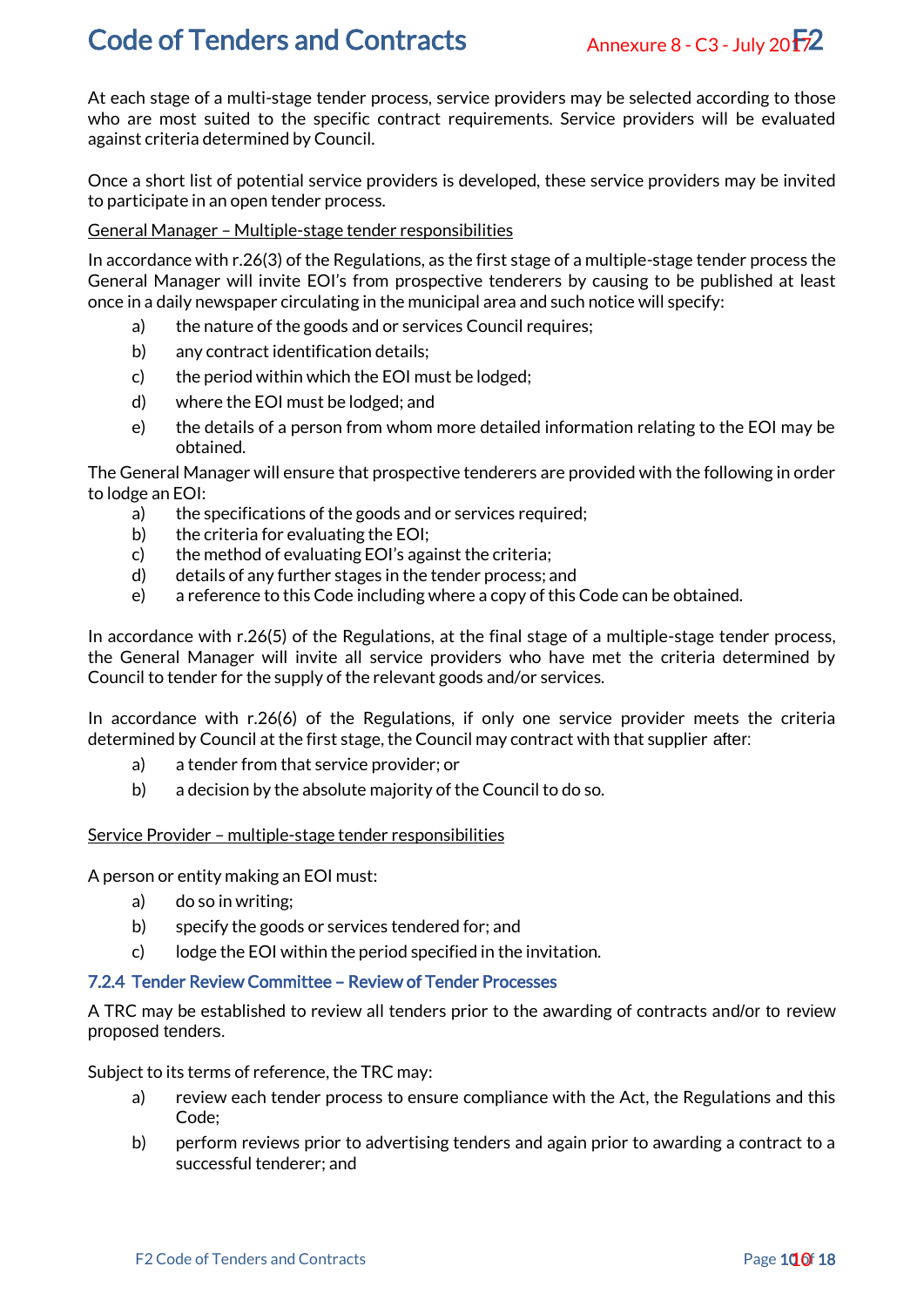c) review and consider aspects of a tender including but not limited to the tender and evaluation process adopted, the final tender evaluation report and any other issue or information it considers relevant.

#### <span id="page-10-0"></span>7.2.5 Extension of contracts entered into by tender

In accordance with r.23(5) of the Regulations, Council may extend a contract entered into by tender:

- a) in the manner specified in the relevant contract; or
- b) if the relevant contract does not specify extensions, by a resolution of Council made by absolute majority.

#### <span id="page-10-1"></span>7.3 Standing contracts

In accordance with r.23(3) of the Regulations, through a public tender process Council may establish a standing contract in which a single tenderer or multiple tenderers may be contracted for a specified period to provide specified goods and/or services during that period without the need for a further tender process. Where multiple tenderers are engaged, those tenderers form part of a 'panel' of prospective suppliers.

A separate contract is formed under the standing contract (on terms specified in the standing contract) each time Council purchases goods and/or services under the standing contract from a panel member.

Service providers listed on a standing contract panel will be selected following an evaluation process, the details of which will be set out in the relevant RFT.

#### <span id="page-10-2"></span>7.4 Multiple-Use Register

#### <span id="page-10-3"></span>7.4.1 Introduction

A multiple-use register is a list of suppliers who have satisfied the conditions for participation or inclusion on the register and are pre-qualified to supply certain goods and/or services to Council. Pursuant to r.25(1) of the Regulations, Council may establish a multiple-use register of service providers who meet criteria established by Council in respect to the supply of particular categories of goods and/or services. Annexure  $8 - C3$  - July  $2017$ <br>
2017<br>
2017<br>
2017<br>
2017<br>
2017<br>
2017<br>
2017<br>
2017<br>
2017<br>
2017<br>
2017<br>
2017<br>
2017<br>
2017<br>
2017<br>
2017<br>
2017<br>
2017<br>
2017<br>
2018<br>
2019<br>
2019<br>
2019<br>
2019<br>
2019<br>
2019<br>
2019<br>
2019<br>
2019<br>
2019<br>
2019<br>
2019

Council will invite tenders for a contract for the supply of goods and or services from all service providers included on a multiple-use register for a particular category of goods and/or services.

#### <span id="page-10-4"></span>7.4.2 Procedural requirements

In accordance with r.28(i) of the Regulations, this Code is required to establish and maintain procedures for the use of multiple-use registers for contracts valued at under the Prescribed Amount.

In accordance with r.25(2) of the Regulations, Council will invite applications from suppliers for inclusion on a multiple-use register by publishing on Council's website and at least once in a daily newspaper circulating in the municipal area a notice specifying:

- a) the nature of the goods and/or services Council requires;
- b) any identification details associated with the multiple-use register;
- c) the period within which the application must be lodged;
- d) where the application must be lodged; and
- e) details of the person from whom more detailed information relating to the multiple-use register may be obtained.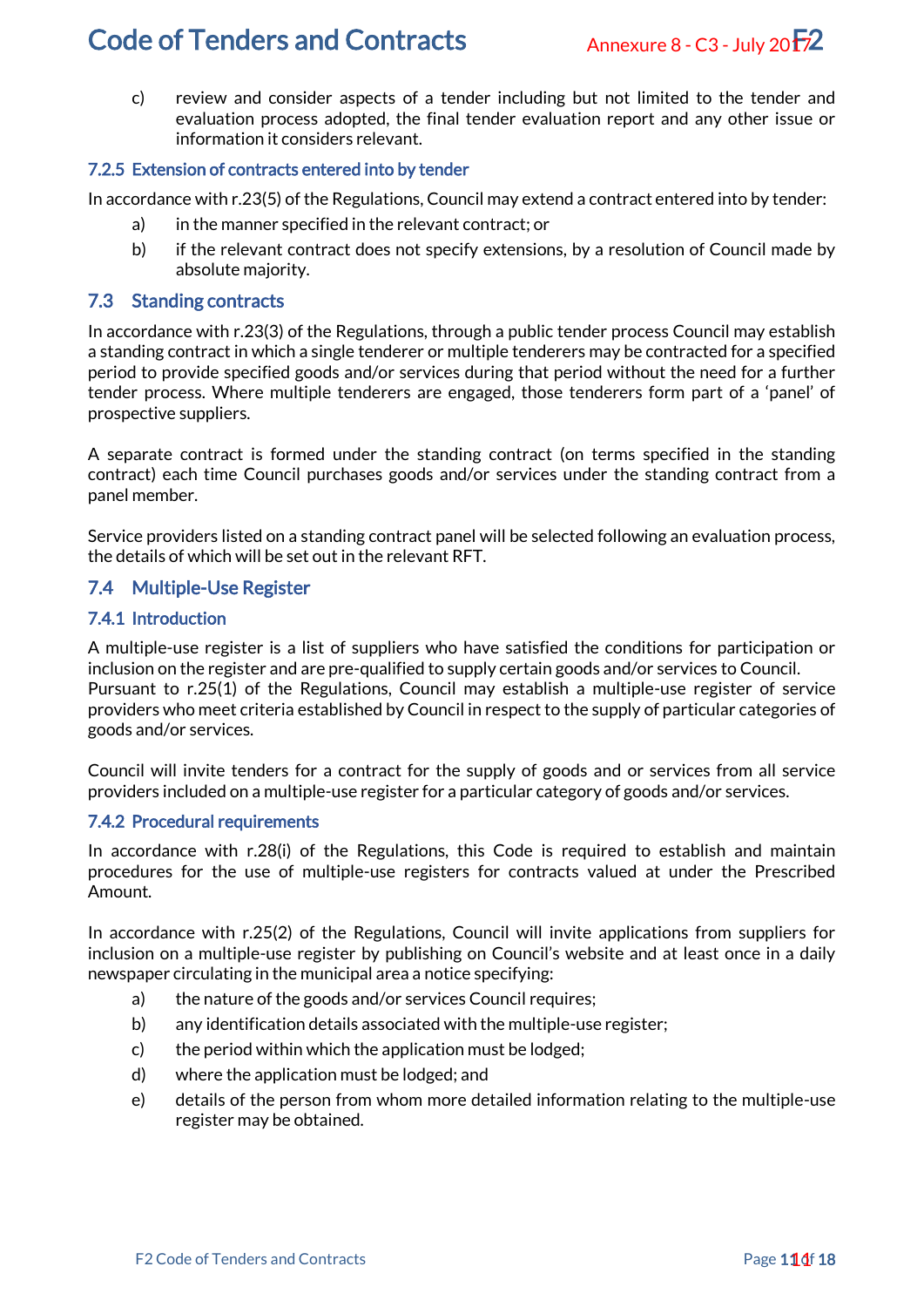The General Manager will ensure that all applicants are provided with the following information in order to enable them to make an application:

- a) details of the categories of goods or services required;
- b) the criteria for evaluating applications;
- c) the method of evaluating applications against the criteria; and
- d) a reference to this Code including where a copy of this Code can be obtained.

Council may accept an application for inclusion on the multiple-use register or reject an application.

For the purposes of r.25(5) of the Regulations, if Council rejects an application the General Manager will advise the applicant of the reasons for rejection.

In accordance with r.25(6) of the Regulations, If Council accepts an application the General Manager will advise the applicant of the category for which the application is to be included on the multipleuse register.

In accordance with r.25(8) of the Regulations, each of Council's multiple-use registers will be reviewed by Council at least once every two (2) years.

In accordance with r.25(9) of the Regulations, Council will allow a service provider to apply for inclusion on the multiple use register at any time unless the service provider has made an application in the previous twelve (12) months and the application has not been accepted. Annexure  $8 - C3$  - July  $2017$ <br>with the following information<br>ia; and<br>code can be obtained.<br>application the General Mana<br>application the General Mana<br>is to be included on the multif<br>is to be included on the multif<br>is to be

## <span id="page-11-0"></span>8 Monetary value of procurement

The monetary value of a procurement is to be calculated as follows:

- a) single purchase the total amount, or estimated amount, of the purchase (excluding GST);
- b) multiple purchases the gross total value, or the estimated total gross value, of the purchase (excluding GST); or
- c) ongoing purchases over a period of time  $-$  the gross total value, or the gross total estimated value, of all purchases (excluding GST).

For the avoidance of doubt, in estimating the value of any procurement the estimate must include the total value of the initial term, the total value of any options and the total value of any orders that may be made under the relevant contract.

As per r.23(4) of the Regulations, Council will not 'split' a single procurement activity into two (2) or more separate contracts for the primary purpose of avoiding the requirement to publicly invite tenders.

## <span id="page-11-1"></span>9 Exemptions

The Regulations prescribe situations and contracts where Council is not required to invite public tenders even though the goods and/or services are valued at or above the Prescribed Amount.

Pursuant to r.27 of the Regulations, the prescribed situations and contracts are as follows:

- a) an emergency if, in the opinion of the General Manager, there is insufficient time to invite tenders for the goods or services required in that emergency;
- b) a contract for goods or services supplied or provided by, or obtained through, an agency of a State or of the Commonwealth;
- c) a contract for goods or services supplied or provided by another council, a single authority, a joint authority or the Local Government Association of Tasmania;
- d) a contract for goods or services obtained as a result of a tender process conducted by another council, a single authority, a joint authority, the Local Government Association of Tasmania, any other local government association in the State of Tasmania or in another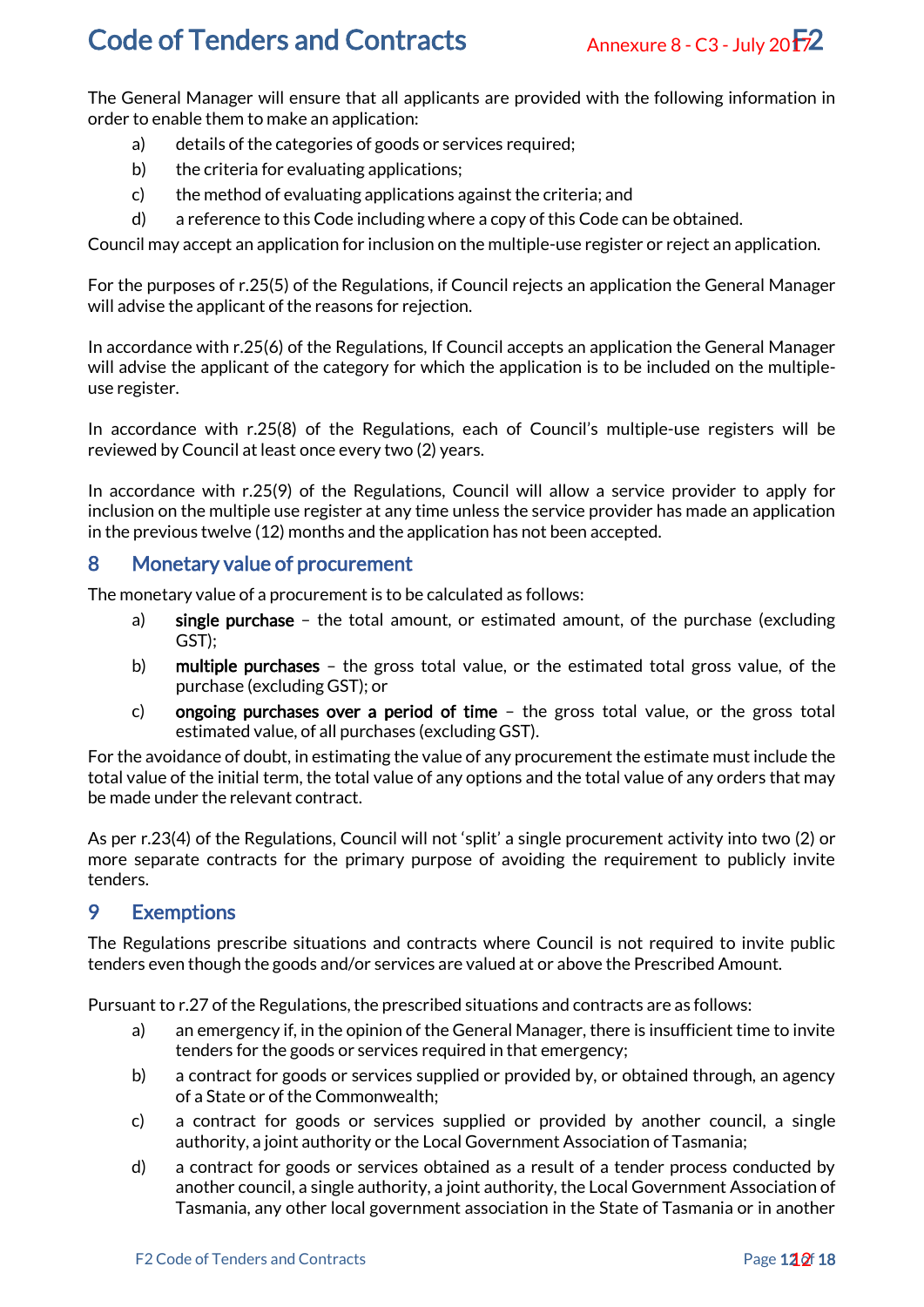State or a Territory, or any organisation, or entity, established by any other local government association in the State of Tasmania or in another State or a Territory;

- e) a contract for goods or services in respect of which a council is exempted under another Act from the requirement to invite a tender;
- f) a contract for goods or services that is entered into at public auction;
- g) a contract for insurance entered into through a broker;
- h) a contract arising when a council is directed to acquire goods or services due to a claim made under a contract of insurance;
- i) a contract for goods or services if the Council resolves by absolute majority and states the reasons for the decision, that a satisfactory result would not be achieved by inviting tenders because of: Annexure  $8 - C3$  - July  $2017$ <br>established by any other lot<br>enter State or a Territory;<br>ouncil is exempted under anot<br>ublic auction;<br>goods or services due to a class by absolute majority and sta<br>by absolute majority and st
	- (i) extenuating circumstances; or
	- (ii) the remoteness of the locality; or
	- (iii) the unavailability of competitive or reliable tenderers; and
	- (iv) a contract of employment with a person as an employee of the council.

Without limiting the scope of the above may be applied for one or more of the following reasons:

- (i) where it can be established that there is only one supplier of a product or service and there is no appropriate substitute available, or where alternative options are not viable or do not provide value for money;
- (ii) where the original product or service has been selected through an open tender process and the request for exemption relates to the proposed purchase of an upgrade or addition to the existing system, and there are limited supply options;
- (iii) the product is being trialled to assist in the evaluation of its performance prior to a large scale purchase for which open tenders will be called;
- (iv) to assist in the development of a new product in conjunction with a private sector business;
- (v) where the cost to Council and to suppliers would outweigh the value for money benefits of calling public tenders;
- (vi) projects of genuine urgency (e.g. in the case of a natural disaster or similar emergency circumstances); or
- (vii) other exceptional circumstances, where conclusive justification of the request is provided.

## <span id="page-12-0"></span>10 Reporting Obligations

The Act and the Regulations impose the following reporting requirements with respect to the procurement of goods and services by Council:

- a) inclusion of information in Council's Annual Report produced in accordance with s.72 of the Act; and
- b) reporting by the General Manager to Council in relation to the purchase of goods or services in circumstances where a public tender or quotation process is not used.

#### <span id="page-12-1"></span>10.1 Annual Report

In accordance with s.72(1) of the Act and r.29 of the Regulations, Council will ensure that its Annual Report contains the following matters:

- a) in relation to any contract, for the supply or provision of goods or services valued at or exceeding the Prescribed Amount, that is entered into or extended under r.23(5)(b) of the Regulations, in the financial year to which the annual report relates:
	- (i) a description of the contract;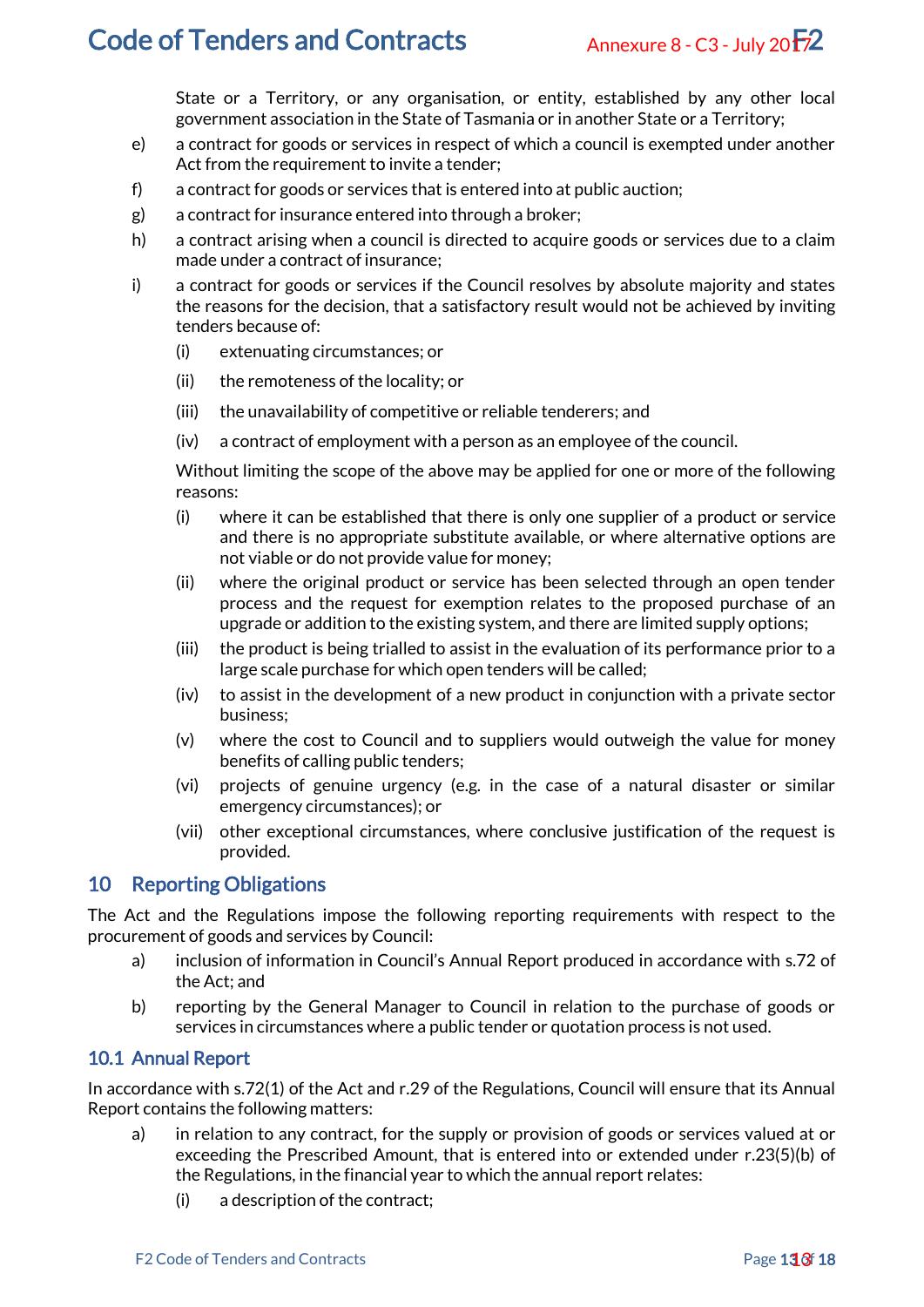- (ii) the period of the contract;
- (iii) the periods of any options for extending the contract;
- (iv) the value of any tender awarded or, if a tender was not required, the value of the contract (excluding GST);
- (v) the business name of the successful contractor; and
- (vi) the business address of the successful contractor;
- b) all instances where r.27(a) and (i) of the Regulations have been applied, with the following details:
	- (i) a brief description of the reason for not inviting public tenders;
	- (ii) a description of the goods or services acquired;
	- (iii) the value of the goods or services acquired;
	- (iv) the name of the supplier; and
- c) in relation to any contract, for the supply or provision of goods or services valued at or exceeding \$100,000 (excluding GST) but less than the Prescribed Amount, that is entered into, or extended, in the financial year to which the annual report relates:
	- (i) a description of the contract;
	- (ii) the period of the contract;
	- (iii) the value of the contract (excluding GST);
	- (iv) the business name of the successful contractor; and
	- (v) the business address of the successful contractor.

#### <span id="page-13-0"></span>10.2 Reporting by General Manager

In accordance with r.28(j) of the Regulations, the General Manager will establish and maintain procedures for reporting to Council in relation to the procurement of goods and/or services in circumstances where a public tender or quotation process is not used. Such report will include the following details of each procurement: Annexure 8 - C3 - July 201714

- a) a brief description of the reason for not inviting public tenders or quotations (as applicable);
- b) a brief description of the goods or services acquired;
- c) the approximate value of the goods or services acquired; and
- d) the name of the supplier.

#### <span id="page-13-1"></span>11 General Matters

#### <span id="page-13-2"></span>11.1 Availability of Code

In accordance with s.333B(4) of the Act, the General Manger will ensure that a copy of this Code and any approved amendments are made available:

- a) for public inspection at Council's public office during ordinary office hours; and
- b) for purchase at a reasonable charge from Council's public office; and
- c) on Council's website, free of charge.

#### <span id="page-13-3"></span>11.2 Delegation

Pursuant to the powers in s.22 of the Act, Council may delegate to the General Manager the power to enter into contracts for the procurement of goods and/or services. Further, Council may authorise the General Manager to make sub-delegations.

A copy of all relevant delegations and sub-delegations are recorded in Council's delegations register.

## <span id="page-13-4"></span>11.3 Goods and Services Tax (GST)

All procurement thresholds set out in this Code are GST exclusive.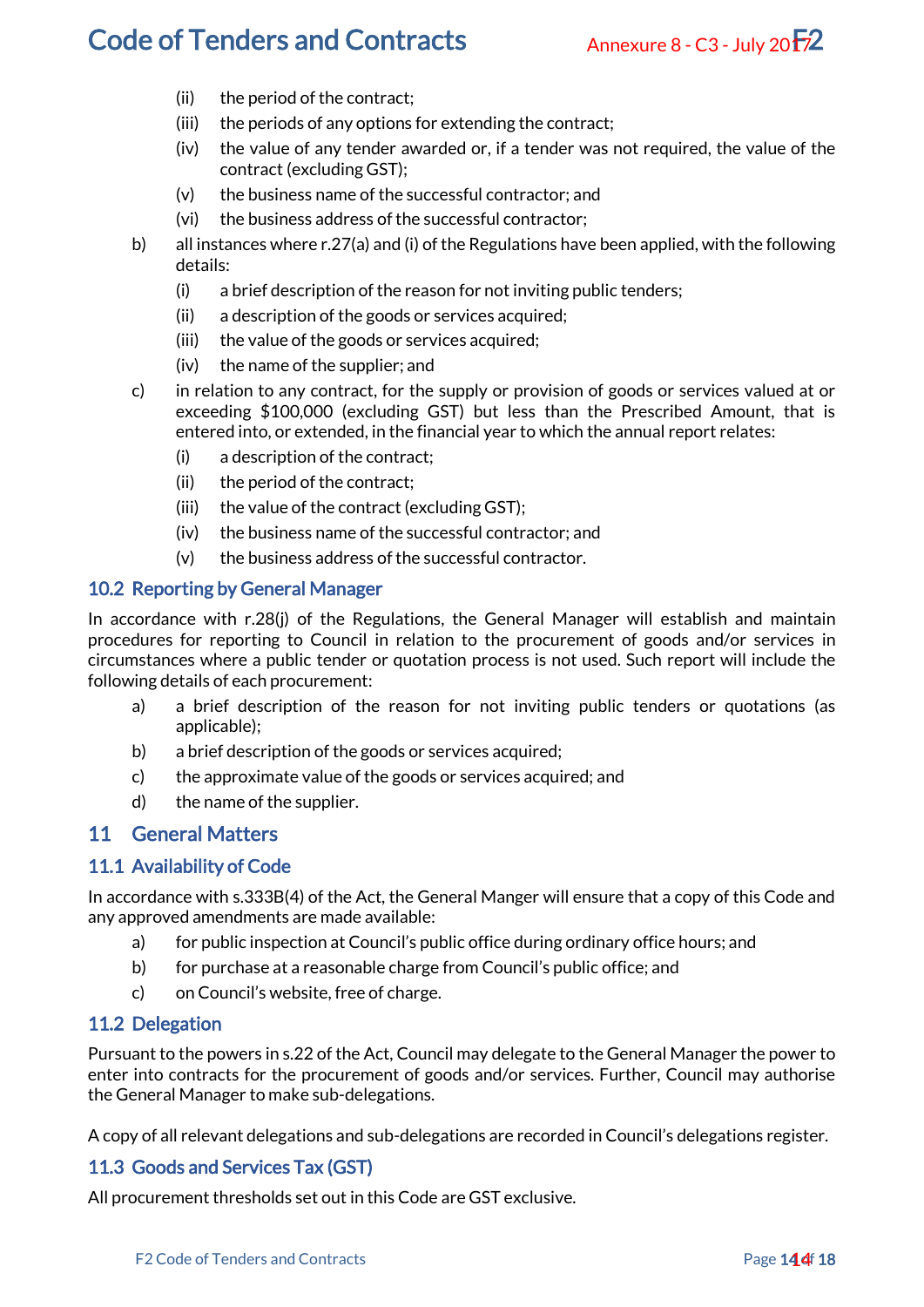All tenders and quotations must be sought on a GST inclusive basis.

#### <span id="page-14-0"></span>11.4 Work Health and Safety

Where appropriate, contracts granted for the procurement of goods and/or services by Council will include terms and conditions requiring the service provider to acknowledge and agree that, during the term of the contract, the service provider:

- a) will comply with all applicable laws in relation to work health and safety at all times whilst delivering goods and/or services under the contract; and
- b) will ensure that its employees, subcontractors and agents comply with all applicable laws in relation to work health and safety at all times whilst delivering goods and/or services under the contract.

Where appropriate, invitations to tender will require tenderers to provide Council with a copy of the tenderer's work health and safety management systems such as: policies and procedures, including all safety related documentation, and details of any specific control measures relevant to the particular contract. Annexure 8 - C3 - July 2017<br>Annexure 8 - C3 - July 2017<br>As and/or services by Council<br>throwledge and agree that, durealth and safety at all times which<br>thats comply with all applicable last delivering goods and/or servi<br>pr

#### <span id="page-14-1"></span>11.5 Disputes

For the purposes of r.28(l)(v) of the Regulations, information regarding Council's formal complaint resolution process is available in the Council's Customer Service Charter located on the Council's website or alternatively a copy can be obtained upon request to a relevant Council Officer.

In the first instance, complainants are encouraged to seek resolution through the manager in charge of the Council department that has sought to make the procurement. If relevant, complainants should be encouraged to seek a debriefing if they have not already done so.

All otherwise unresolved complaints relating to the procurement of goods, services or products, or with the tender or contract evaluation/acceptance process, must be made in writing to the General Manager outlining the details of the complaint and providing copies of any relevant supporting materials.

#### <span id="page-14-2"></span>11.6 Evaluation Report

Any procurement following a tender shall follow a tender evaluation report which will document the selection of a successful tenderer to be submitted to the relevant approval authority (e.g. Tender Review Committee and/or General Manager). Council's evaluation reports include but are not limited to the following:

- a) a comprehensive record of the evaluation method
- b) the rationale used to select the preferred supplier, and
- c) whether it is recommended that negotiations should be undertaken, and on what basis; and
- d) reasons for overlooking lower priced tenders.

#### <span id="page-14-3"></span>11.7 Review of Code

In accordance with s.333B(2)(d) of the Act, Council will review the contents of this Code at least once every 4 years.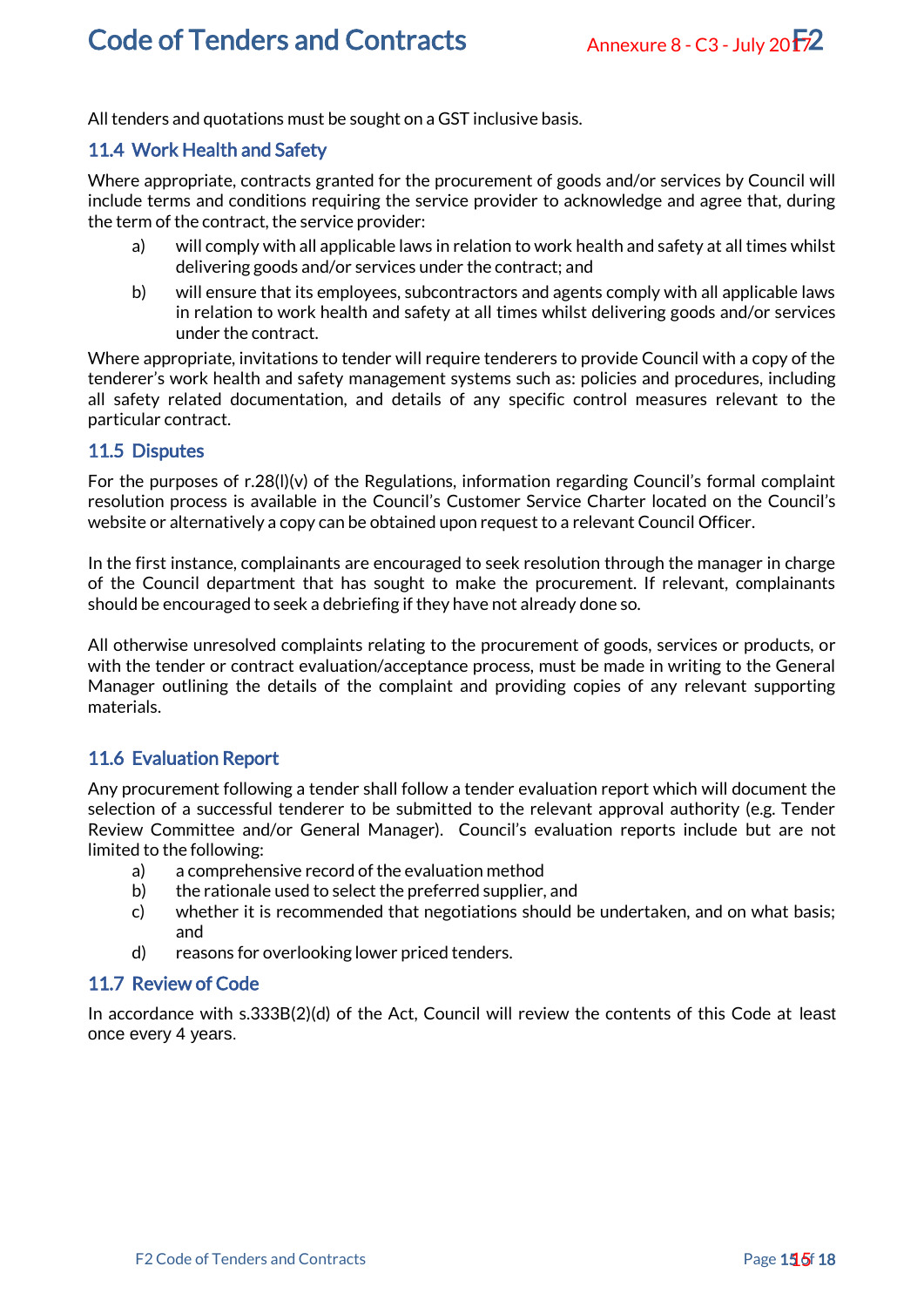# Appendix A - Tender Procedures

(Regulation 28 (l))

# (i) Amendment and Extension to Tender (reg.28(l)(i))

<span id="page-15-0"></span>When inviting tenders, Council will ensure that sufficient time has been provided to allow bidders to prepare an adequate response. At a minimum, our tenders will be open for 14 days. However, this may increase dependant on whether the requirements are complex, or if it is likely that interested businesses may need to form partnerships/consortiums with other businesses to fulfil the requirements of the tender; Annexure 8 - C3 - July 2017<br>
2017<br>
2017<br>
2017<br>
2017<br>
2017<br>
2017<br>
2017<br>
2017<br>
2017<br>
2016<br>
2016<br>
2016<br>
2016<br>
2016<br>
2016<br>
2016<br>
2016<br>
2016<br>
2016<br>
2016<br>
2016<br>
2016<br>
2016<br>
2016<br>
2016<br>
2016<br>
2016<br>
2016<br>
2016<br>
2016<br>
2016<br>
2016<br>
2

When issuing a request for tender to a business, the details of that business will be recorded. The details recorded include: name of business; address; contact person; e-mail; telephone; and facsimile.

If for any reason, there is a need to alter the tender documentation once it has been issued, an addendum will be sent to all businesses that have been issued with that documentation; and if it is necessary to extend the closing date of the tender the following will be done:

- a) all businesses that have been issued with tender documentation will be advised in writing of the change in closing date; and
- b) the new closing date will be advertised in all newspapers and websites where the original advertisement was placed.

## (ii) Opening Tenders (reg.28(l)(ii))

#### Tender Box

Council will provide a locked tender box at the designated tender lodgement location. The tender box will not be opened until the time set for the closing of tenders has elapsed. When opening Tenders, Council will ensure that tenders are:

- a) opened in the presence of a minimum of two authorised officers that are not associated with the preparation or future evaluation of the tender; and
- b) clearly identified and recorded.
- c) sent to the appropriate officer for evaluation.

Council staff will arrange for each tenderer to be provided with an acknowledgement that the tender has been received.

#### Email

Tenders received by email shall be saved in a separate drive on Council's server and an acknowledgement sent by return email. Tenders shall be

- a) clearly identified and recorded.
- b) sent to the appropriate officer for evaluation.

#### Late Tenders

All tenders received after the set closing time and date shall be clearly identified and recorded with the date and time of receipt. Council staff will arrange for each tenderer to be provided with an acknowledgement that the tender has been received and at the date and time that it was received. The tender shall be sent to the appropriate officer for recording.

Late tenders received would ordinarily not be considered but may at the absolute discretion of Council be set aside for potential later consideration. In potentially doing so Council will ensure that Council are not providing an advantage to that bidder over other bidders.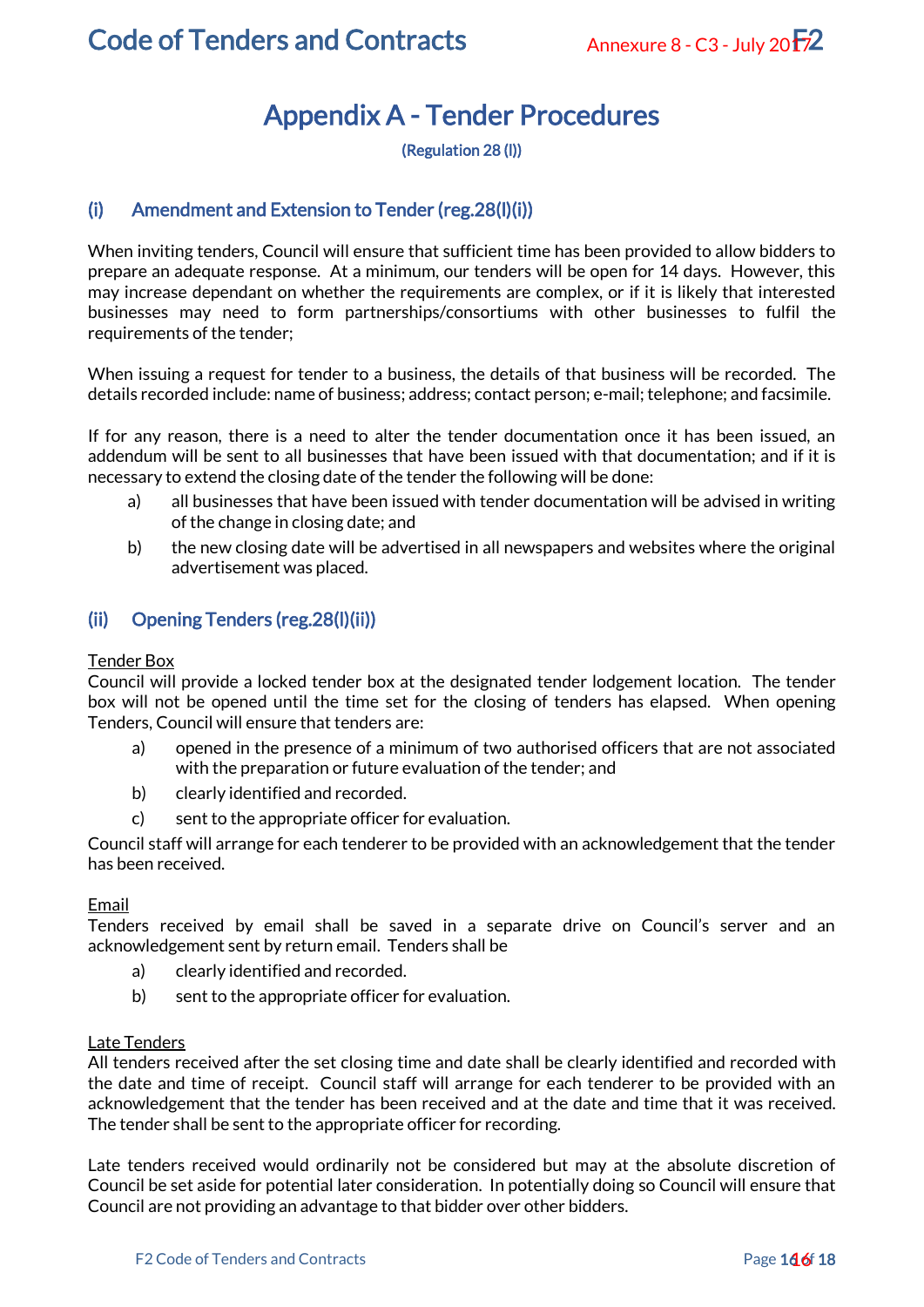# (iii) Non-conforming Tenders (reg.28(l)(iii))

Flinders Council will evaluate tenders in accordance with the evaluation criteria and methodology specified in the [evaluation plan,](http://www.purchasing.tas.gov.au/buyingforgovernment/getpage.jsp?uid=2E55DD5E3A197EF4CA256C9200097261) which was developed prior to offers being invited. Under no circumstances will Council modify the evaluation criteria or methodology after the Request for Tender has been released unless all potential tenderers are advised of the change in writing. Annexure 8 - C3 - July 2017<br>
Uuation criteria and methodol<br>
offers being invited. Under<br>
offers being invited.<br>
Under<br>
Under the Request<br>
of the change in writing.<br>
Ney are complete and comply we<br>
mediatory criteria may be

In evaluating tenders Council will screen all offers to ensure that they are complete and comply with all mandatory evaluation criteria. Offers which do not meet all mandatory criteria may be excluded from further evaluation.

Non-compliant offers include those that:

- a) were lodged after the closing time;
- b) are not signed where required;
- c) are incomplete for example, questions have not been answered, pages are missing, or required documentation has not been attached (for example, insurance certificates);
- d) do not comply with mandatory conditions of tender; or
- e) fail to meet mandatory specifications.

Notwithstanding that a tender may be non-compliant it may still be considered:

- a) by way of seeking clarification from a tenderer if an offer is unclear. Such clarification does not mean that tenderers can revise their original offer. Any clarification sought should be documented.
- b) if all things being equal the tender is deemed to be of potential consideration compared with others received and
- c) if the costs and delays in retendering are considered significant to warrant the consideration.

The reasons and rationale for any non-conforming tender being considered will be documented.

#### (iv) Tender Debrief Unsuccessful Tenderers (reg.28(l)(iv))

The purpose of the debriefing session is to help unsuccessful tenderers submit more competitive bids in future by identifying ways in which the tenderer's offer could be improved.

Council will provide a debriefing interview to any unsuccessful bidder who requests one. At this interview the unsuccessful bidder will be briefed as follows:

- a) how their offer performed with respect to the evaluation criteria; and
- b) strengths as well as weaknesses of their offer.

During this interview, the following will not happen:

- a) comparisons between the unsuccessful tenderer's offer and the winning, or any other, offer; or
- b) the debriefing interview being used to justify the selection of the successful tenderer.

The Council's debriefing team will include at least one member from the Tender Evaluation Committee. Council will document the proceedings at each debriefing interview including:

- a) who attended (from the agency and from the business concerned);
- b) the information provided to the unsuccessful tenderer;
- c) any issues arising;